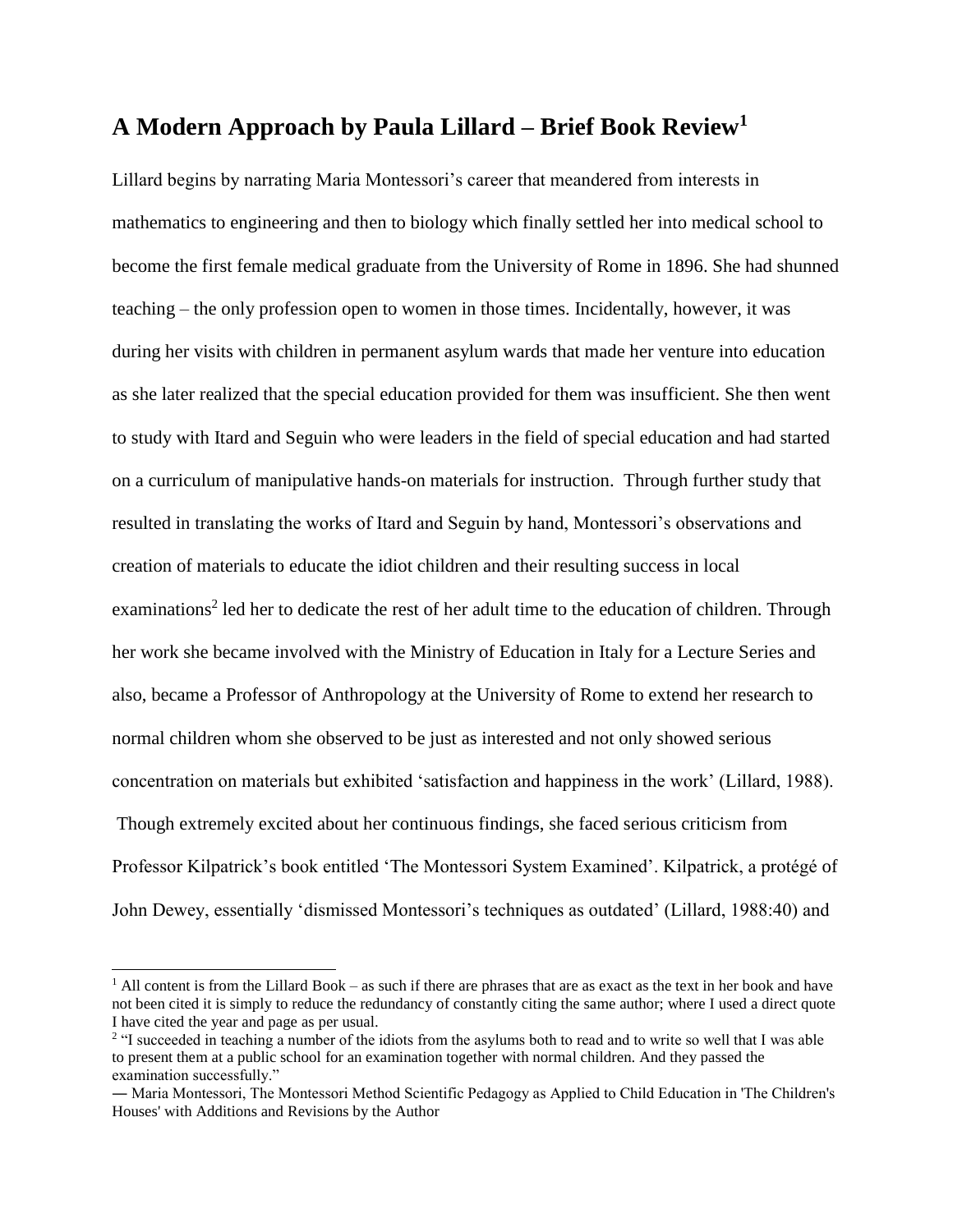felt that the social aspects of the classroom were lacking due to the individualist nature of the work in the Montessori environment. In 'contrast to this individualistic approach Kilpatrick would put children into such a socially conditioned environment that they will of themselves spontaneously unite into larger or smaller groups to work out their life's impulses as these exist' (Lillard, 1988:11). He also felt that the materials did not have enough variety nor stimulate the imagination enough. On a slightly positive note he felt that practical life activities held value as 'having immediate utility and meeting an actual immediate social demands such as cooking food for meals...' (Lillard, 1988:14). His opposition, however, coming from someone so closely linked to a champion of education thought as Dewy meant that Montessori's work was stalled for many years in America compared to other parts of the world until it was rescued by Nancy Rambush who introduced the work in earnest. Once her work started being confirmed through other works by researchers like Harlow<sup>3</sup> it began to catch traction and her observations about the importance of sensory perception, the idea of the teacher as a guide and need for intrinsic motivation in children amongst other things, brought success to America which is still growing today.

Lillard describes Montessori's philosophy that deviates from previous educational philosophies which saw the child as in progress to adulthood instead of seeing childhood as a separate period that stands on its on - with both adults and children being interdependent. Freedom for the child within the environment is stressed to allow the child to choose his own activities in what Montessori termed the Sensitive Period from 0-3 years. Within this period children can be seen repeating the same action until they gain a new skill. They are accumulating

l

<sup>&</sup>lt;sup>3</sup> Fredrick Harlow conducted studies on the intrinsic motivation of monkeys that was similar to Montessori's observation in children – lending credence to Montessori's work which could very well have been affected by the fact that she was a women at a time when very little was expected from them.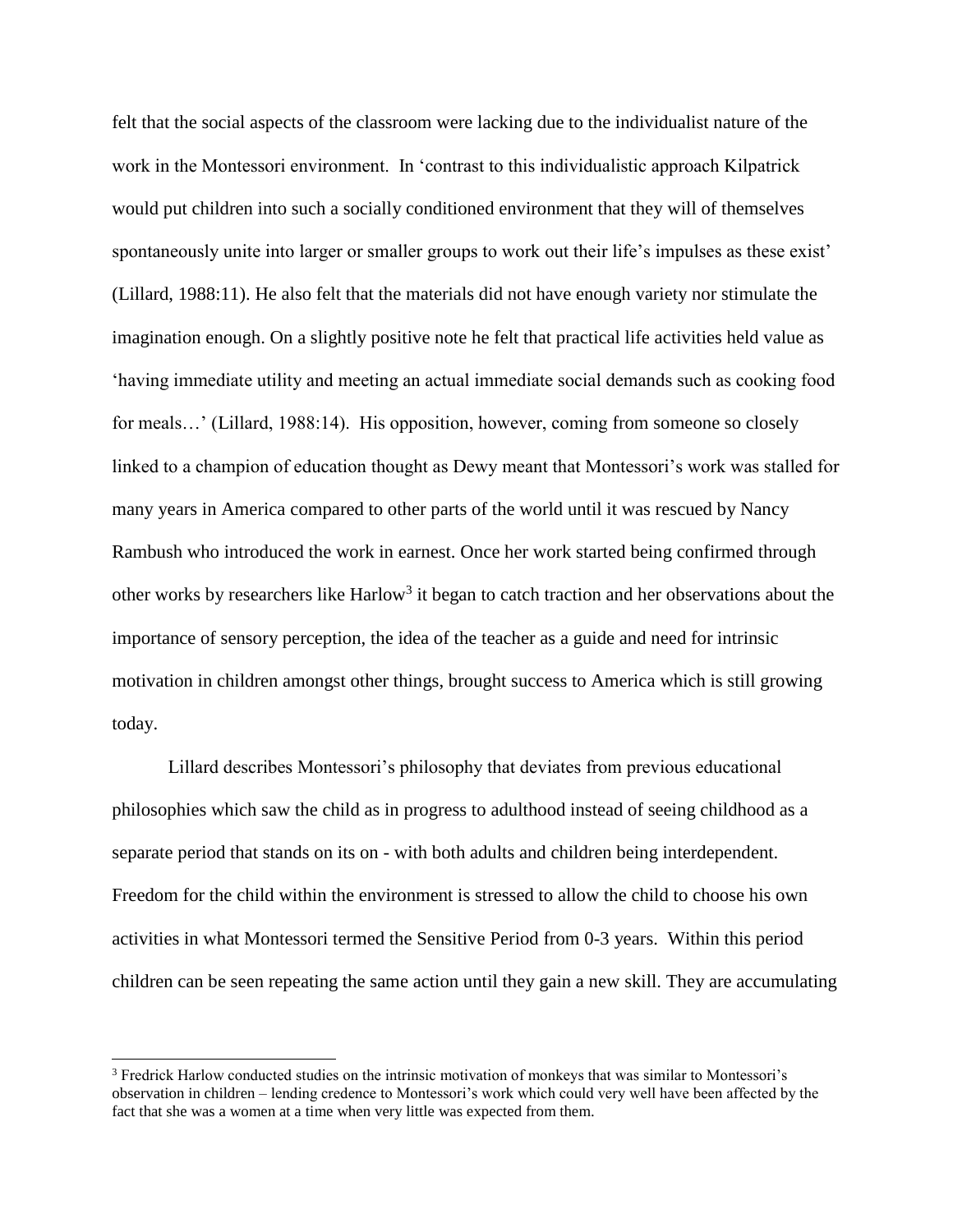a lot of information from their environment that in turn builds their memory, understanding and reason. This philosophy extends explanations beyond the 0-3 Sensitive Period best summarized by Lide (2012:7) as

First Plane (0-6): language, order, sensorimotor

Second Plane (6-12): moral awareness, imagination and abstraction, culture and knowledge Third Plane (12-18): physical transformation, money/finances, work

Fourth Plane (18-24): spirituality, purpose

The individuality of a child completing a freely chosen task (independence) on their own with great interest since it is what excites and interests them and hence the unparalleled focus (attention) on the task are discussed in light of also strengthening the will through repetition of the process, intrinsic motivation (also seen as self-discipline) and the power to obey on their own. Also discussed is the need for order in the development of intelligence to avoid chaos – hence the need to have a neatly organized environment for students to aid them in that process. The environment, discussed further in this report, must cultivate the development of imagination and creativity as children freely chose materials thein. The development of morality is also discussed at length – the need to allow the child to realize further the difference between right and wrong. An absolute essential part of the philosophy is to observe – which would allow adults and educators to know how to allow the students to unfold as best as they can.

Within the extensive philosophy Montessori developed the Method for implementation which focuses mostly on the teacher and the environment. The teacher is expected to exercise patience and humility in the art of teaching which entails a great amount of observation – which is how Montessori arrived at her findings; the class, in a sense, become a scientific laboratory. The teacher, who prepares the environment for the unfolding of the child, must be trained and be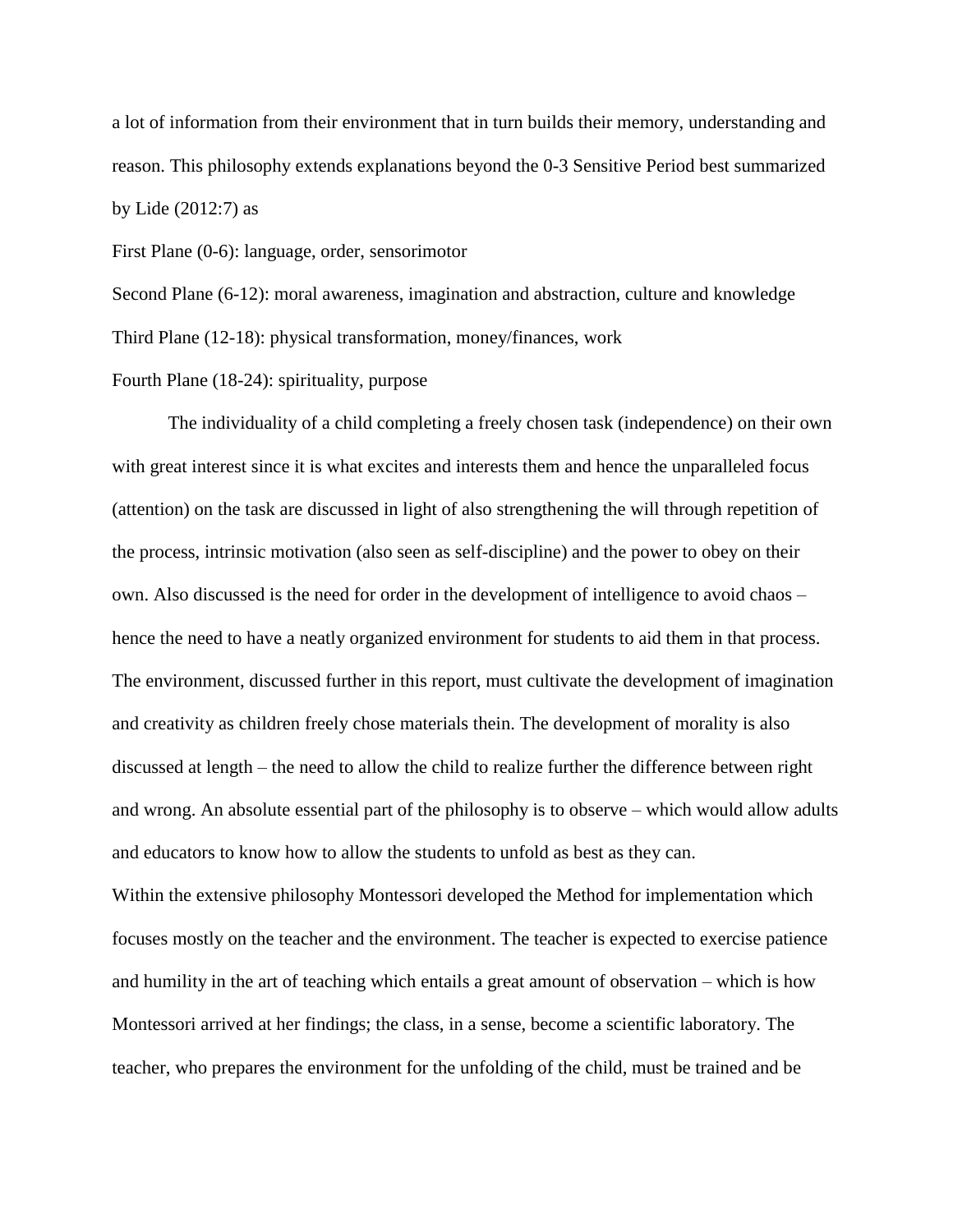perpetually learning. Amongst the key lessons is 'silence' – which is imperative in observations and hence making the right /correct changes to the environment. This would necessarily help the teacher to know when to invite a student to a lesson and also, focus on encouraging the student in such a way that intrinsic motivation may be maintained.

Lillard notes 6 basic components of the Montessori environment – freedom, structure and order, reality and nature, beauty, the materials and the development of community. The *freedom* to explore various materials is given after a lesson – which allows the student to make the most out of that given material. Their freedom to choose and move around is restricted by not infringing on the freedom of others; adults/teachers in this case must set firm limits against destructive behaviors. Most importantly, the students must have the freedom to unfold and not be told how to by an authority figure. The *structure and order* of the environment settles the student to work individually without too much help. It should also help him to begin to see the structure and order of the universe as he proceeds through Montessori. It is important to allow students to be keen observers of *nature* whenever they can, to allow them to appreciate the complexity and beauty of the world they live in. By having one of each item of material in the environment we allow students to get an idea of the **reality** of life that not everyone can get everything all at once; waiting is a necessary virtue and this also grows their initiative as they will be encouraged to do something else in the meantime. *Beauty* is based in simplicity and things should be designed beautifully and in a warm relaxing atmosphere. *Materials* must provide stimuli to capture attention and concentration. As discussed briefly above, they need to be introduced to the child when he is ready – hence the need for careful observation. As children develop a sense of ownership in and around their classroom and their need for each other, a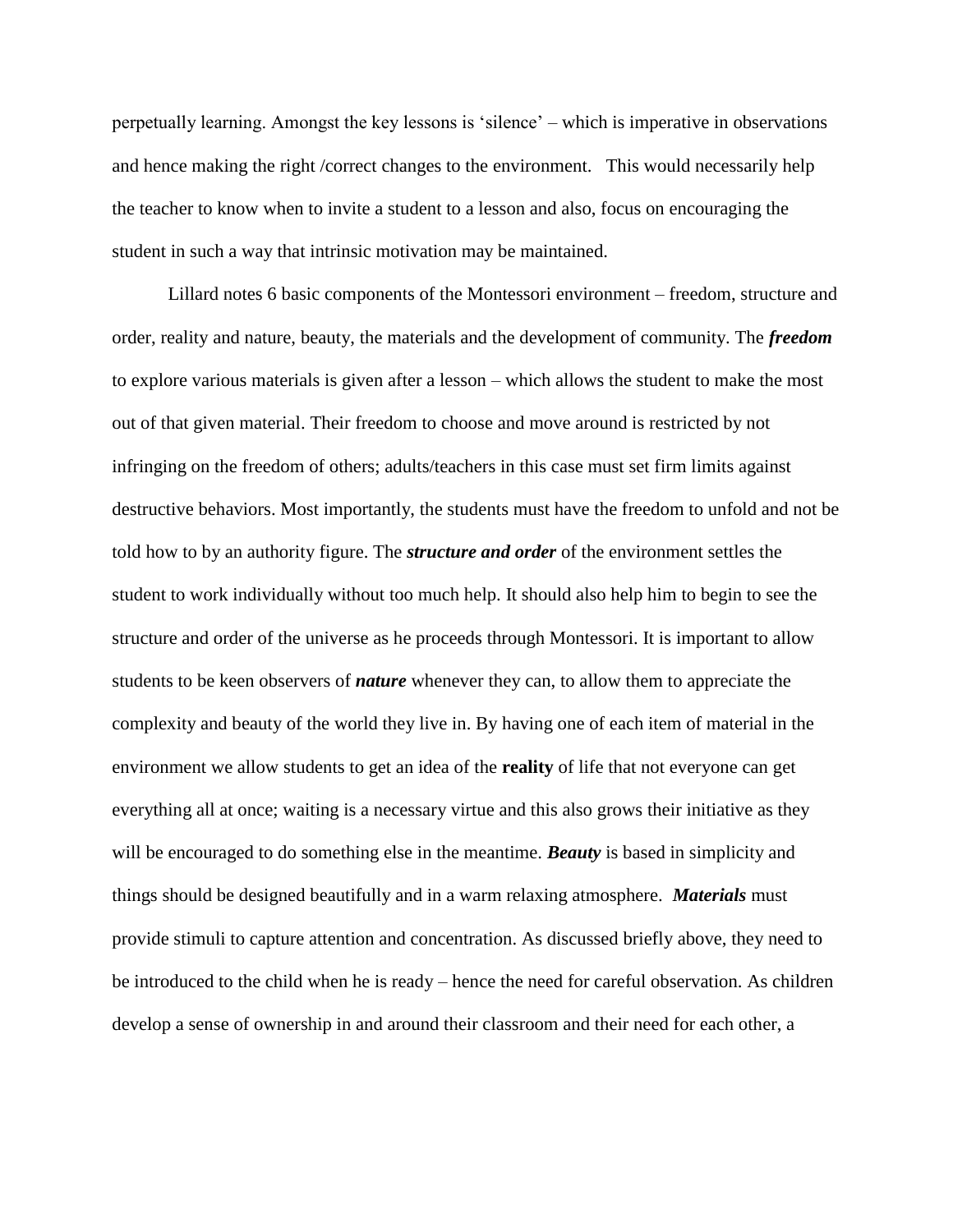*community* based on mutual respect begins to develop; concern and desire to help becomes spontaneous.

On Montessori and Parents, the latter are encouraged to allow free exploration for children, especially in the first 3 years of their lives – those being the most important. Daily chores should be encouraged – as they give children better self-esteem through being engaged in real work. Parents need to prepare the child's home environment so that they may indeed become independent. Children need the freedom discussed in parts above and parents need to understand that and set reasonable boundaries to avoid stunting the child's development. Yet another important aspect discussed here is the need for parents to allow for an organic development of each's child's own progress instead of trying to compare them to other children.

The approach to reading and writing must also been introduced for each individual child when they are ready – not wholesome as a group. Reading, together with helping children to note the symbols of writing, should be encouraged at home. The nomenclature for various lessons in the Montessori have an intensive vocabulary that is constantly being introduced to students to aid their reading and comprehension. The Montessori environments are designed to encourage reading at an early age. Once again, writing should also be introduced when the child is ready. Many practical life activities - cutting, pouring, carrying, inserts and such are all designed to introduce children to writing.

In answering the question of 'Why Montessori Today', Lillard points to what seems to be the deepening crisis of consumerism, overpopulation with its related ills, school drop outs and increased unemployment as adding to seemingly unmitigated chaos in the egregious pollution of the environment. Montessori establishes the need for order and allows children to see the big picture, the connectedness of things and hence, hope. Whilst the traditional environments do not